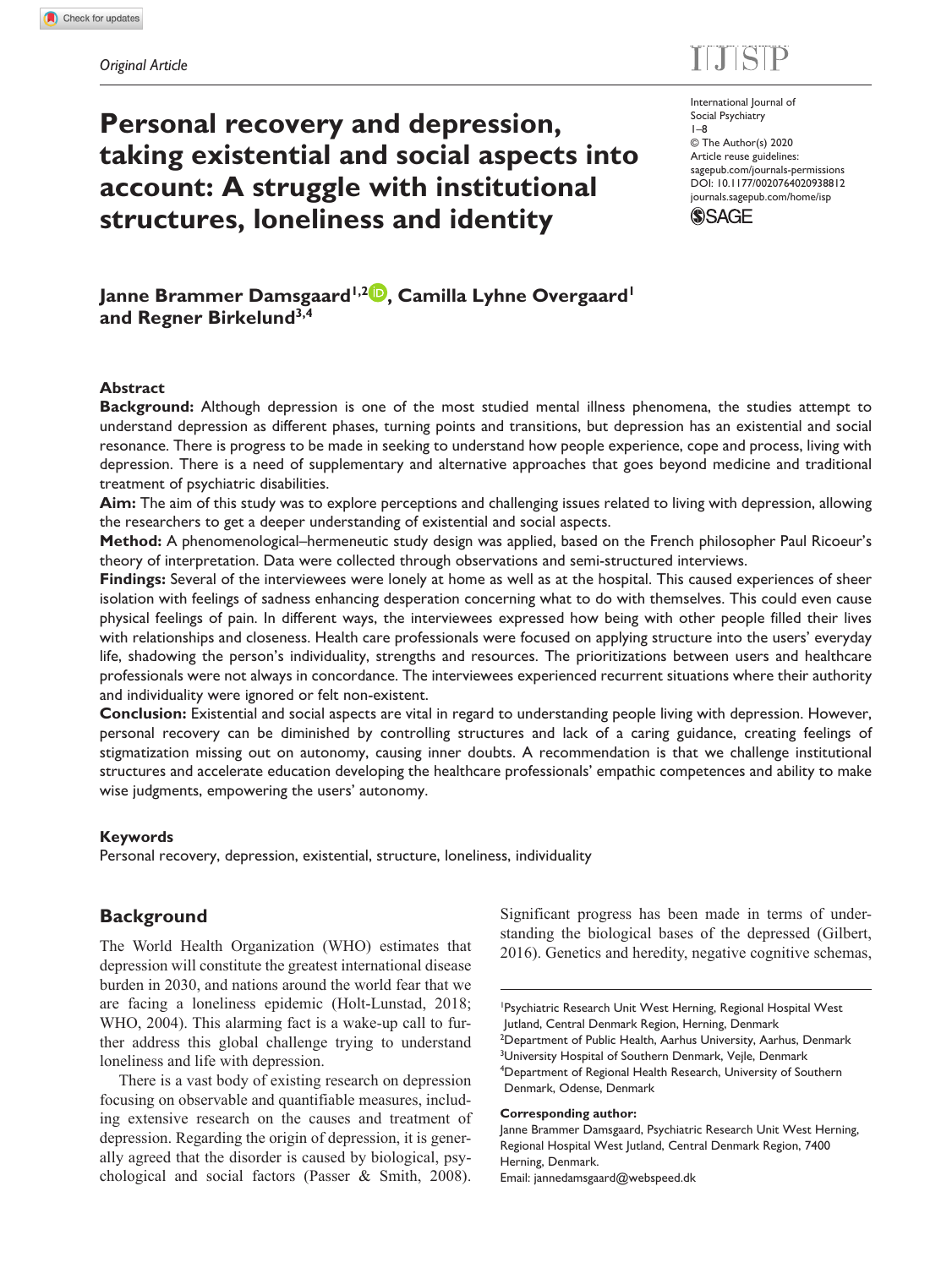early relational loss experiences, stressful life situations, lack of social support, stress and belonging to various social minority groups have all been identified as possible causes of depression (Hersen et al., 2007).

Qualitative studies have shed light on how depression is experienced. According to the findings of these studies, people facing depression endure considerable discomfort in living with the tensions of thought (Crona et al., 2017). They also feel a loss of dignity (Danielson & Rosberg, 2015), intense sadness and yearning for joy in life (Crona et al., 2017) as well as a false and fading self that causes them to hide, isolate themselves and fear openness (Ahlström et al., 1997; Danielson & Rosberg, 2015; Ridge & Ziebland, 2006). Several studies show that depression is experienced as a lonely suffering, a separateness from a world that calls for a deep longing for belonging and a struggle to find meaning – depression has existential resonance (Bygstad-Landro & Giske, 2017).

Although depression is one of the most studied mental illness phenomena (Gilbert, 2016), the studies attempt to understand depression as different phases, turning points and transitions (Danielson & Rosberg, 2015; Karp, 1994; Ridge & Ziebland, 2006). Only a few studies have allowed the afflicted persons' voices to be heard. There is therefore still progress to be made in seeking to recognize and understand how people experience, cope and process, living with depression. There is a need of supplementary and alternative approaches that go beyond traditional understanding of recovery and treatment of psychiatric disabilities striving to meet the individuals' existential and social needs (Forsberg et al., 2010; Wästberg et al., 2018).

The term 'recovery' is used based on different understandings and can roughly be seen from three angles – clinical recovery, social recovery and personal recovery (Borg et al., 2013). Within a clinical understanding, recovery is seen as an *effect* of a treatment which can be measured. Social recovery can be seen as a (social) process which focuses on environmental, social and material conditions which can be inhibiting or conducive toward a more meaningful life (Borg et al., 2013).

However, an understanding of recovery as *a personal and subjective experience* has emerged within mental health systems (Slade et al., 2014). Within this understanding, the users' personal perspective and history is fundamental and seen to be something quite different from the results of a professional interaction. Here, recovery is not a performance or output but can be seen as a personal 'journey' which can be *supported*, but not controlled by professionals.

A growing amount of research argues that implementing recovery-oriented practice should be person-centered and focus on helping individuals live a meaningful life, in contrast to setting goals that are largely dictated by professionals (Davidson, 2016; Karlsson & Borg, 2017; Slade et al., 2014).

But according to Slade et al., shifting to a practice that is built on equal partnership, hope-promoting and facilitating self-determination requires a transformation of services, practices and the paradigm within which they are delivered (Slade et al., 2014). Therefore, this meaning of recovery underpins mental health policy in many countries. Developing on this type of recovery will involve transformation within mental health systems, and human systems do not easily transform. In an article 'Uses and abuses of recovery', Slade et al. identify three scientific challenges, that is, broadening cultural understandings of recovery, implementing organizational transformation and promoting citizenship (Slade et al., 2014). The perspective has been defined as 'a deeply personal, unique process of changing one's attitudes, values, feelings, goals, skills, and/or roles' and 'a way of living a satisfying, hopeful, and contributing life even within the limitations caused by illness' (Anthony, 1993). Within this area, there is a gap in research whereas from within this angle, this study understands recovery and wants to contribute to clinical practice with new knowledge.

### **Aim**

The aim of this study was to explore perceptions and challenging issues related to living with depression, allowing the researchers to get a deeper understanding of existential and social aspects.

#### **Methods**

#### *Design*

Within a phenomenological–hermeneutic approach, a qualitative design was chosen. The study involved semistructured interviews and applied Paul Ricoeur's phenomenological–hermeneutic theory of interpretation in processing the collected data (Ricoeur, 1979).

### *Participants and data collection*

Three women and two men between the ages of 27 and 60 were interviewed – see Table 1. Taking in consideration that some of the users could be in an acute state of depressive suffering, we asked the nurse in charge who it was important not to disturb with the question of an interview. Having excluded these people, we asked the first four users listed on a flowchart. Moreover, taking into consideration that the participants were vulnerable, we spent some time at the hospital ward from which we recruited. This was to get acquainted with the setting and routines trying to find the best possible time where it would be appropriate to ask the users if they would be interested in participating in an interview. All people asked agreed to participate, and expressed contentment in getting the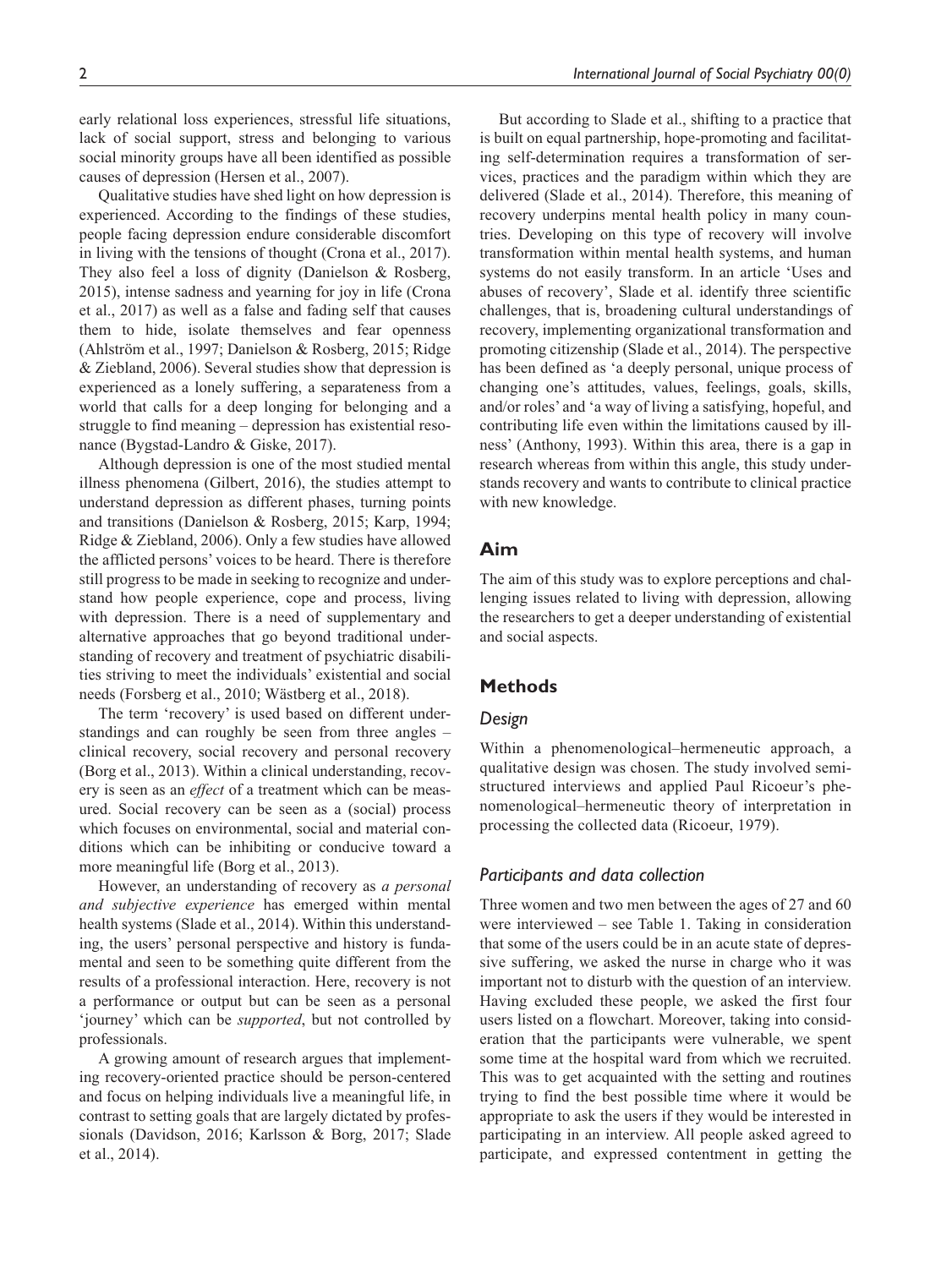**Table 1.** Data participants.

| Participant | Age | Gender | Level of depression       | Other diagnosis                               |
|-------------|-----|--------|---------------------------|-----------------------------------------------|
| A           | 27  |        | Mild to moderate          | Schizophrenic                                 |
| B           | 60  | σ      | Moderate severe to severe | None described                                |
| C           | 44  |        | Moderate severe to severe | Borderline; bipolar affective mental disorder |
| D           | 56  |        | Moderate severe to severe | Bipolar affective mental disorder             |
| E           | 29  |        | Moderate severe to severe | Bipolar affective mental disorder             |

**Table 2.** Guide with prepared open questions.

Please, tell me about your everyday life.

Can you elaborate on what you just described?

Can you tell me how you experienced the depression?

Can you elaborate on what you described here?

Can you describe how you experienced being hospitalized?

Can you elaborate on that?

Beside medicine – what did you experience as healing for you? Can you describe what it felt like?

Is there something that you would like to add or comment on?

opportunity to talk about their personal experiences. The fifth user asked was discharged but connected with an outpatient co-operation between municipality and the regional psychiatry and had expressed interest in participating. Four interviews took place at the hospital ward and one (the interview with the person attending the outpatient co-operation) at a library. In regard to the users admitted at the hospital, the interview setting was chosen so that it would interfere as little as possible with other activities. The data generation was performed in co-operation by two of the authors from May to June 2019. The authors asked questions in turn and when it felt appropriate to do so, based on a respectful and sensitive attitude with focus on the participant and attention on leaving room for the other interviewer.

A semi-structured interview guide with open questions was used (Kvale & Brinkmann, 2015) see Table 2. To achieve openness in the interviews, the participants were asked broad and open questions through which they were asked to describe and reflect on how they had experienced living with depression. The interviews commenced with questions such as 'Can you tell me how you experienced the depression?'; 'Can you describe how you experienced being hospitalized'; and 'Beside medicine – what did you experience as healing for you?' During the interviews, the participants' reflections directed the interviewers, but we specifically strived to focus on existential and social concerns in relation to mental health. These perspectives were based on clinical experience and a vast amount of studies suggesting more research within the field of users' perspectives on living with depression, hospitalization and personal recovery (Borg et al., 2013; Bygstad-Landro & Giske, 2017; Madsen, 2018; Mezzina et al., 2006; Slade et al., 2014). Within this field, the interviewers wanted the interviews to be broad and open.

The interviews lasted between 45 and 60minutes and were subsequently transcribed verbatim.

#### *Ethical considerations*

Qualitative nursing research among vulnerable users may lead to ethical dilemmas and requires the researcher to be an ethical, knowledgeable and sensitive human being (Angel & Vatne, 2017; Benner et al., 2009; Brinkmann & Kvale, 2005). Therefore, the researcher must be guided by ethical principles to protect study participants and ensure that the study is based on justice, beneficence and respect for human dignity. In addition, the researcher must understand and conduct procedures such as informed consent and confidentiality (Polit & Beck, 2017).

All patients were informed both verbally and in writing about the purpose of the project. They were assured that participation was voluntary, that they would be able to withdraw from the project at any time, and that all data would be made anonymous (Declaration of Helsinki, 1964).

According to Danish law, approval from the Regional Committee for Medical Research was not required because of the non-biomedical character of the study. Approval from the Danish Data Protection Agency was obtained (journal number: 1-16-02-30-19) and their requirements for safe data storage were adhered to.

#### *Data analysis and interpretation*

According to Ricoeur, the aim of a hermeneutic interpretation of a text is to understand the world opened in front of the text (Ricoeur, 1976). Thus, interpretation is to move from what the text says to what the text speaks about (Ricoeur, 1976). Striving to interpret, understand and create meaning and thereby achieve deeper insight and new knowledge, the users' experiences were therefore explored through descriptions gained in the interviews, where the interpretation had already begun.

Inspired by Ricoeur's theory of interpretation, we conducted a three-level interpretation process to reveal the meanings of the users' experiences (Ricoeur, 1976). The process included the phases such as naïve reading,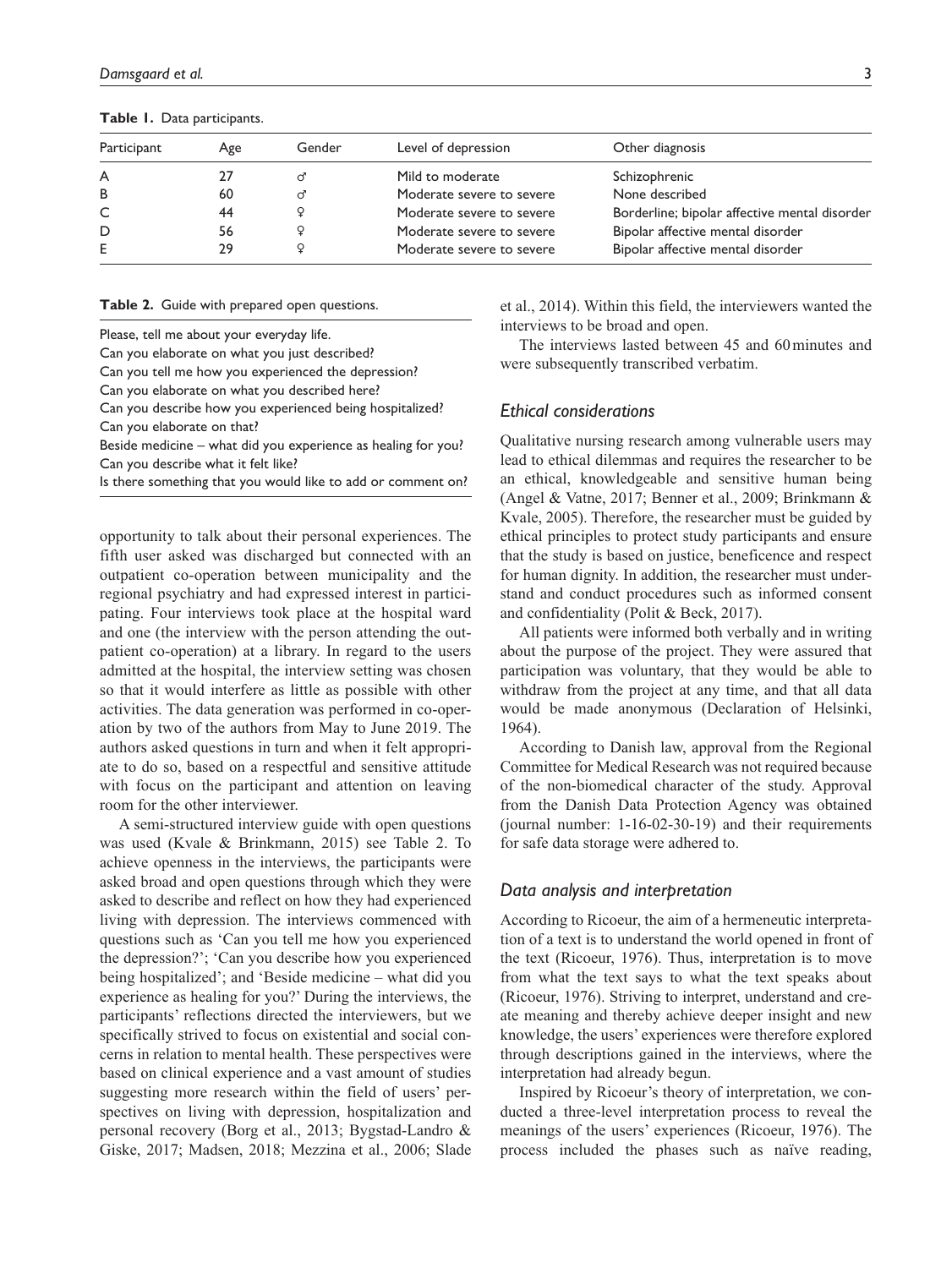| Meanings units/quotations<br>'What is said'                                                                                                                                                                                                                                                     | Units of significance<br>'What the text speaks about'                                                                                                                                                                                                                                                                                                                                                                                                                       | Sub-themes             |
|-------------------------------------------------------------------------------------------------------------------------------------------------------------------------------------------------------------------------------------------------------------------------------------------------|-----------------------------------------------------------------------------------------------------------------------------------------------------------------------------------------------------------------------------------------------------------------------------------------------------------------------------------------------------------------------------------------------------------------------------------------------------------------------------|------------------------|
| then comes the loneliness, the hopelessness,<br>the frustration $-$ it is such a heavy burden $-$ and<br>then the anxiety appears $-$ it hurts so much $-$ it's<br>like muscles with cramps run through with a<br>spear'.                                                                       | The text speaks about a need for relationships, closeness<br>and caring in the 'journey' toward personal recovery. It<br>is not just about receiving, but also about the feeling of<br>giving. The feeling of belonging, and being recognized,<br>takes part in reducing loneliness. The text speaks about<br>thoughts and incidents in regard to living everyday life<br>experiencing recurrent situations where integrity as an<br>individual is non-existent or ignored. | Being alone            |
| " instead of saying to people that they have a<br>diagnosis, just say - "you're different from some."<br>Clearly, I do not see myself as a diagnosis - not<br>at all - I see myself as different to other people -<br>and it is sometimes important to differ from what<br>people are the most' | The text speaks about being an individual on one's own<br>terms. The text indicates that users can experience<br>stigmatization feeling equivalent to their diagnosis. This<br>reduces the individuals' right to diversity and self-<br>determination.                                                                                                                                                                                                                      | Being an<br>individual |

| <b>Table 3.</b> Example of the analysis process $-$ from quote to theme. |
|--------------------------------------------------------------------------|
|--------------------------------------------------------------------------|

**Table 4.** Themes and subthemes.

| <b>Themes</b>                | <b>Subthemes</b>                                                                    |
|------------------------------|-------------------------------------------------------------------------------------|
| Personal<br>recovery         | $-$ Being alone<br>$-$ Being and individual                                         |
| In search of<br>meaning      | - Contemplation creates inner calmness<br>$-$ A search for hope                     |
| Culture within<br>psychiatry | - Defined by use of biomedical terms<br>- Different understandings of mental health |

structural analysis and comprehensive understanding. According to Ricoeur, this method benefits from the dialectical movement between explanation and understanding and provides an understanding of what the text as a whole addresses (Missel & Birkelund, 2019; Ricoeur, 1976).

In the naïve reading, the text was read several times and with as open a mind as possible to achieve an initial understanding of what it was all about. Ricoeur emphasizes that this phase is important but must be validated by subsequent structural analysis.

In the structural analysis, we structured and explained the text by units of meaning (what is said) and units of significance (what the text speaks about) – see Table 3. The analysis was characterized by a dialectical reflection between explanation and interpretation (Ricoeur, 1976). This allowed us to achieve a deeper understanding of the text, creating themes and subthemes – see Table 4.

The last level of interpretation was conducted as a comprehensive understanding that entailed revising, broadening and deepening the awareness through critical reflection (Ricoeur, 1976). The themes derived from the texts in the structural analysis became the basis of the comprehensive understanding (Ricoeur, 1976). Relevant theoretical perspectives and existing research were included to achieve new insight, thus creating new knowledge about the citizens' experiences of what was meaningful to mental health.

#### **Findings**

#### *Naïve reading*

The naïve reading of the texts showed that the interviewees experienced fellow humans as being influencing factors to their personal recovery. The positive or negative impact from society, healthcare professionals communities or family/ friends was vital to the way they considered themselves, and whether life was experienced as meaningful or not.

#### *Structural analysis*

*Being alone.* Several of the interviewees explained about feelings of being lonely at home as well as at the hospital. This caused experiences of sheer isolation with feelings of sadness, enhancing desperation concerning what to do with themselves. This could even cause physical feelings of pain. A woman explained it like this:

. . . then comes the loneliness, the hopelessness, the frustration – it is such a heavy burden – and then the anxiety appears – it hurts so much – it's like muscles with cramps run through with a spear.

Such extreme loneliness experiences instilled feelings of inner doubts. This affected reflections and belief in personal identity – in who they were as a human being. However, in different ways, the interviewees expressed how being with other people filled their life with relationships, closeness and caring – contributing to form their identity. A woman described it like this:

It is more about recognition. It is so pleasant if someone asks where they can buy a purse like mine or comments on something that I have done well.

Being integrated in a group relating to other people is not just about one-way receiving; the feeling of contributing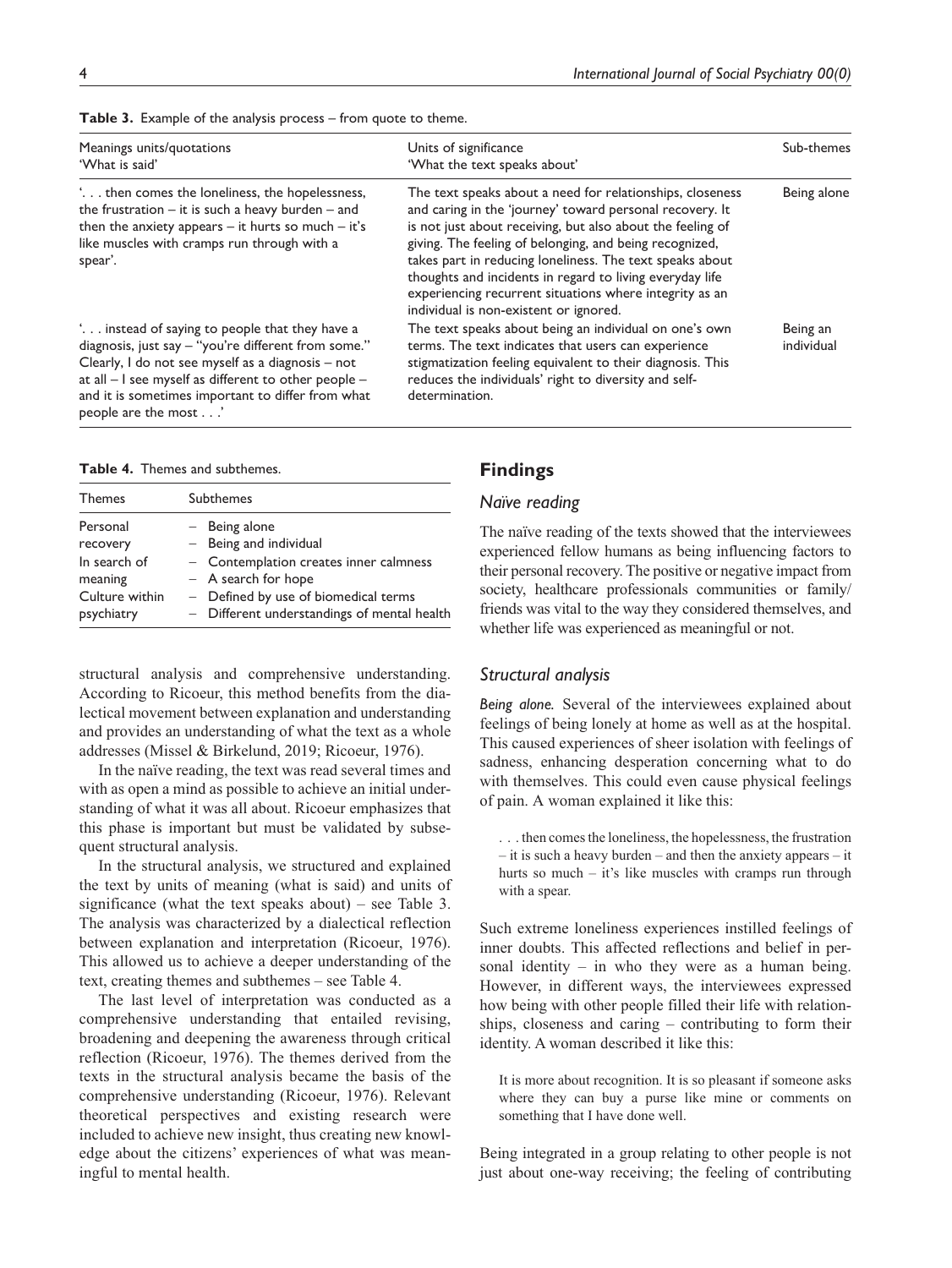and being somebody for others is experienced as valuable and important to mental health. A woman stated it this way:

. . . then I could still feel that I did something for another person. I love listening to the life story of the elderly. It is like reading a book, drinking coffee together or going for a walk in the park.

However, several of the interviewees pointed out that the overwhelming feelings of loneliness are an aspect which they struggle with in any given setting – that is to say, being at home, being in a hospital or even joining communitybased activities. A woman explained by referring to an experience in a local community center:

Well, we are often left alone for 3 or 4 hours. Once in a while they (healthcare professionals) pop in just to see that we are there and then they go and get their coffee returning to the office.

From many angles, the interviewees described thoughts and incidents concerning their presence as an individual. Living their everyday life, they experienced recurrent situations where their authority and individuality were ignored or felt non-existent. Such experiences were expressed as demeaning to them.

*Being an individual.* Interacting with the healthcare system the users struggled with being affiliated with a diagnosis. This contributed to difficulties with getting to terms with who they were as an individual. It was difficult for the people to step out of the role of 'being a patient*'*. A young man stated it this way:

. . . instead of saying to people that they have a diagnosis just say – 'you're different from some'. Clearly, I do not see myself as a diagnosis – not at all – I see myself as different to other people – and it is sometimes important to differ from what people are the most . . .

Listening to the interviewees, it appears that the healthcare professionals were very focused on applying structure to the users' everyday life, shadowing individuality, strengths and resources. The prioritizations between patients and healthcare professionals were not always in concordance.

A woman experienced the following with her support worker:

. . . and she said that I couldn't prioritize my time – 'we must make a list of prioritizations', she said. I got really mad, because she didn't let me speak out . . .

Such experiences were highlighted by several of the interviewees and made them feel that they were 'just one of many', being neglected as a human being. This made them

feel that their authority and right to make decisions were not taken in consideration. Instead, forms with agreements became controlling – and to some extent, once they were agreed on – unchangeable. This was experienced as a standardizing and stigmatizing approach missing out on the individual person.

Within this perspective, several of the interviewees talked about how, for example, taking a walk, listening to the birds and getting out in the fresh air could be an important activity and counterbalance to ordinary surroundings and impressions.

. . . I can wander about feeling as if the nature and I are one unity – this is a very healing experience.

However, it seems that, for example, the healing power of nature is not a particularly incorporated part of the healthcare professionals' understanding of what contributes to the users' recovery. A man explained it this way:

It would be very nice to go for a long walk with someone from the hospital – maybe it could be a student. Well, to walk with someone, not being alone. However, there are never enough staff – it always ends up with just a short walk – but you can't do anything about it.

Such experiences underline that the healthcare professionals' *understanding* and *judgment* concerning the importance of activities is crucial. Thus, a caring guidance into what, for example, nature can infuse is vital in regard to the recovery process.

A woman explained this in the following, nuanced way:

. . . no, I feel that they are letting me down – they are *pushing* me out . . . because in the beginning I was *instructed* to go out. It made me go to pieces – I was very afraid to go out alone – what would I do and things like that.

Such experiences indicate that the way healing initiatives are presented, articulated, handled and understood by the healthcare professionals is important – adding to personal recovery, if well integrated in the treatment and everyday life.

#### **Comprehensive understanding**

## *Being alone*

When reflecting, the interviewees shared stories holding experiences where sense of belonging was a focal point. Loneliness, isolation and experiencing being seen as equivalent to their diagnosis could cause feelings of doubt in who they were as a person. Being integrated in a group was important and contributing to recovery – however, many interviewees described this as a constant struggle being met by experiences of loneliness in many settings.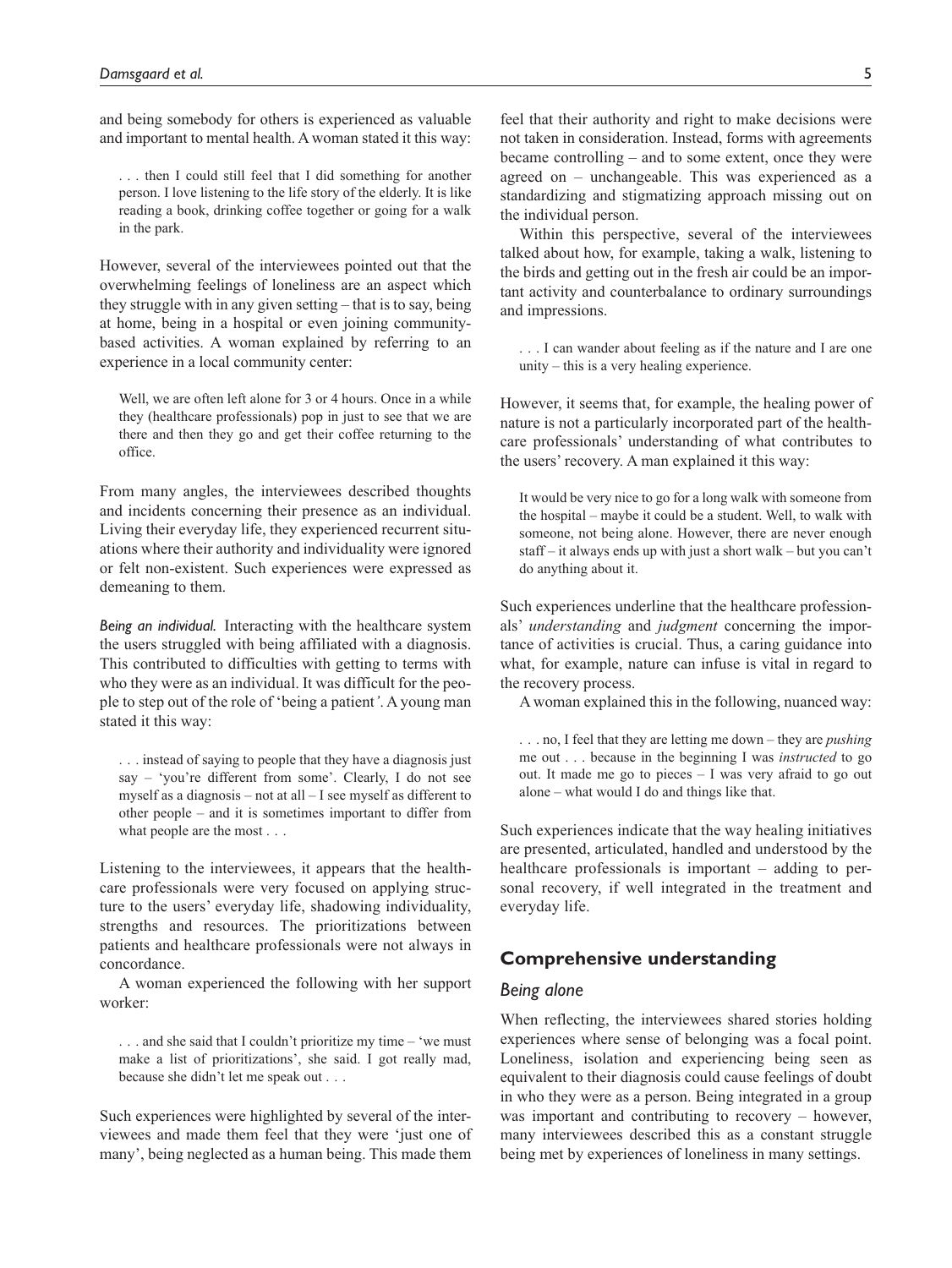Nurse theorist Jean Watson argues that every human being has the need to be accepted and to belong, establishing and maintaining one's identity. Individual distinction comes from the way a person conducts his or her own life in relation to other people and this need is, according to Watson, centered in sharing, balancing individual and group dynamics finding self in others and vice versa (Watson, 2008). In this light, the interviewees' lack of belief in themselves, struggling with who they are as a person, is understandable. The constellation of 'I-We', 'Me-Us' constitutes a dialectical dynamic that helps define the interactive process of achieving self-identity (Watson, 2008). We learn about 'oneself' and 'others' from the experiences of our physical, social, behavioral and emotional day-to-day environment and relationships. Affiliation allowing feedback from others helps us shape our thoughts and feelings, which helps us to identify and reduce anxiety and feelings of isolation.

It is therefore understandable that the interviewees' recurrent loneliness experiences instilled feelings of desperation and inner doubts prompting who they were as a human being. For the healthcare professionals this is crucial knowledge to consider when interacting with the patients.

#### *Being an individual*

Through the stories, it emerged that systems and structures in some cases felt controlling and hard to re-negotiate if once agreed on. This was experienced as a standardizing and stigmatizing approach missing out on the individual person. The way initiatives were valued, handled and articulated by the healthcare professionals was important – adding to recovery, if integrated in a caring way.

Sociologist Axel Honneth writes about the importance of the human experience of being recognized as an individual and the opposite – lack of recognition. In the article Invisibility: On the Epistemology of 'Recognition' (Honneth, 2001), he connects the phenomenon of 'recognition' closely to visibility, while 'violation' is connected to invisibility, where the other person may be seen or registered, but is not assigned authority (Juul, 2011), for example, not recognized as an equal and trustworthy person.

Honneth is concerned with how a human being can experience not being recognized, but rather feel 'overlooked' and violated in social contexts (Honneth, 2001, 2003). This is perceived as disappearing as a person and this has nothing to do with physical non-presence, but the non-existence of social significance. In our everyday use of language, there are inherent patterns of approval or disapproval, so when the patients feel neglected, being affiliated with a diagnosis or 'instructed' without caring guidance, they are 'injured' in regard to a positive understanding of themselves.

According to Honneth, every human being is dependent on a positive self-image which is supported by others. The

experience of being disrespected carries with it the danger of an injury that can bring the identity of the person as a whole to the point of collapse (Honneth, 1995). When participants found themselves in social contexts where their autonomy was not recognized, it caused them to feel that they were not being recognized as human beings. The feeling of being ignored leads to anger, resistance and feelings of stigmatization – disconnecting the person, hindering recovery.

# **Discussion**

#### *Discussion of research*

In this study, the participants described how loneliness and isolation could affect their everyday life creating doubt in who they were as an individual. Being somebody for others created feelings of recognition adding to their personal recovery. Moreover, empowering experiences of belonging were described as crucial but also as experiences that were hard to attain and could be challenged in many social settings, for example, when dealing with objectifying effects of a diagnosis, having to subject to specific schemas and structures or being overlooked in a local community center.

A review by Salzmann-Erikson shows that recovery retaining meaning in life is an inner process that takes place within the person and is about self-accepting and identifying oneself based on the existing circumstances (Salzmann-Erikson, 2013). The inner process of recovery is initiated by a sparking of hope and faith for a future. Recovery is about 'accepting' to be able to move forward in the process.

In addition, and in line with our findings, acceptance, to Salzmann-Erikson, is also understood from another perspective, that is, the importance of being accepted by others in the near surroundings (Salzmann-Erikson, 2013). It is important to be in contact with the surrounding world since isolation could lead to depression, loneliness and doubt in who we are. This provides a structure on a daily basis. In line with our study, this is also an important aspect to consider by professionals surrounding the users.

Within this perspective, Mezzina et al. advocate for supportive non-controlling arenas where people can have the ability to be themselves and not be reduced and stigmatized to symptoms and to diseases (Mezzina et al., 2006). This supports our findings that having to subject to certain schemas and structures or getting a diagnosis can create feelings of being different and objectified, ignoring individuality and authority. This is important knowledge to integrate in the caring and treatment of people living with depression.

However, several studies find that being diagnosed can be a twofold experience (Brinkmann, 2016; Damsgaard et al., 2016). A study by Probst raises questions about the assumption that diagnostic labels necessarily bring shame and loss of self-efficacy. Probst finds that diagnostication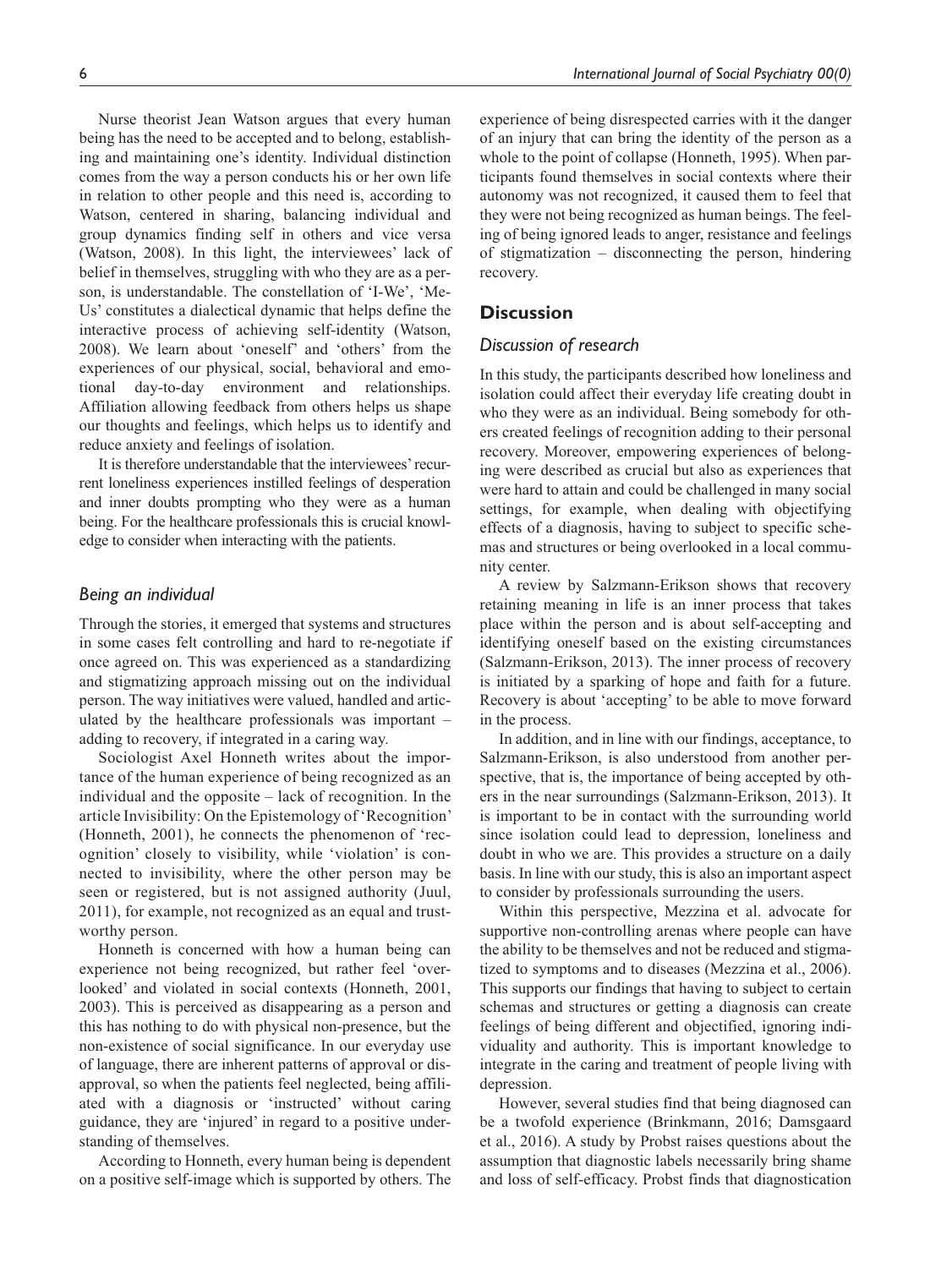can bring validation. Being 'named' was to be welcomed into one's tribe (Probst, 2015). For others, being diagnosed meant reduction and mistranslation. Along with our findings, it is therefore crucial that healthcare professionals must remain open to discovering how each person finds the healing process to be meaningful.

To sum up, there emerges both an existential and a contextual or social dimension understanding persons living with depression. That is, struggling with controlling environments, diminishing autonomy, creating feelings of resistance, being ignored, and at the same time feelings of social isolation and loneliness. During a mental health crisis, this can be difficult to cope with, creating dilemmas when interacting with the healthcare system.

#### *Methodological considerations*

This study was based on the interviews of five users which is a very small number of participants. But since the aim of qualitative studies is to gain a deeper insight into the lifeworld of users it is irrelevant to discuss the number of participants (Polit et al., 2001). It is, however, relevant whether the selected participants can redeem the problem under study (Flyvbjerg, 2006, 2020). The participants in our study were chosen because of their affliction and because they were undergoing treatment. Retrospectively, we assessed that the participants were well suited to enter the study, as their stories portrayed that they had reflected on and thought a great deal about living life with a depression. We conclude that the themes and subthemes that materialized from the interviews and the interpretations that evolved will be of inspiration to healthcare professionals' further educational journey securitizing the participants' lifeworld. However, it was not our intention to generate generalizable knowledge using the phenomenological–hermeneutical method to discover what life with depression *is* like, only what life *may* be like. Neither was it our intention to test the evidence of the applied theories, but to discuss the themes that arose from the participants' stories from several theoretical perspectives, being well aware that the course of each user will always be unique.

# **Conclusion and implications for practice**

This study shows that existential and social aspects are vital in regard to understanding people living with depression. Personal recovery can be diminished by controlling structures and lack of a caring guidance, creating feelings of stigmatization missing out on autonomy, causing inner doubts and resistance.

Social relationships and an acknowledging environment can enhance a feeling of belonging, recognition and the journey toward recovery. It is argued that a stronger

focus on the importance of being socially included and thereby recognized is acquired by the healthcare professionals.

Within this perspective, there is a need for awareness of existential and social aspects. Such an awareness entails that healthcare professionals develop competences – are being educated – in being able to make good use of judgment, ingenuity and kindness by opening their eyes to people and their range of problems. However, education does not consist of accumulation of knowledge and ways of explanation through diagrams, structures and theories. We do not become competent healthcare professionals by being able to reproduce theoretical or philosophical ideas. These are merely perspectives by means of which we can seek to go beyond what we take for granted, or what we assume to know, thus enabling us to take a new direction that until now may have been hidden to us. 'True' cognition does not consist of words, phrases or theories. It lies latent in our souls and waits for being set free. True cognition is in other words of an existential character. Concepts are only meaningful if we have prerequisite qualifications based on experience to understand what they imply. Therefore, the experience-based knowledge is always richer on information than the description of it would be. The more abstract the concepts and theories are, the less they speak to us and relate to experiences based on our concrete lifeworld context; hence clinical practice can broaden its perspective by listening to the users, developing the professionals' contemplation and personal insight in regard to empathic competencies and ability to make wise judgments, empowering the users' autonomy – acting upon the experiences of each individual, and supporting their personal recovery.

#### **Conflict of interest**

The author(s) declared no potential conflicts of interest with respect to the research, authorship and/or publication of this article.

#### **Funding**

The author(s) received no financial support for the research, authorship and/or publication of this article.

#### **ORCID iD**

Janne Brammer Damsgaard **D** [https://orcid.org/0000-0003-1238](https://orcid.org/0000-0003-1238-2344) [-2344](https://orcid.org/0000-0003-1238-2344)

# **References**

- Ahlström, B. H., Skärsäter, I., & Danielson, E. (1997). Living with major depression: Experiences from families' perspectives. *Scandinavian Journal of Caring Sciences*, *23*(2), 309–316.
- Angel, S., & Vatne, S. (2017). Vulnerability among patients and nurses and the mutual vulnerability in the patient-nurse relationship. *Journal of Clinical Nursing*, *26*, 1428–1437.